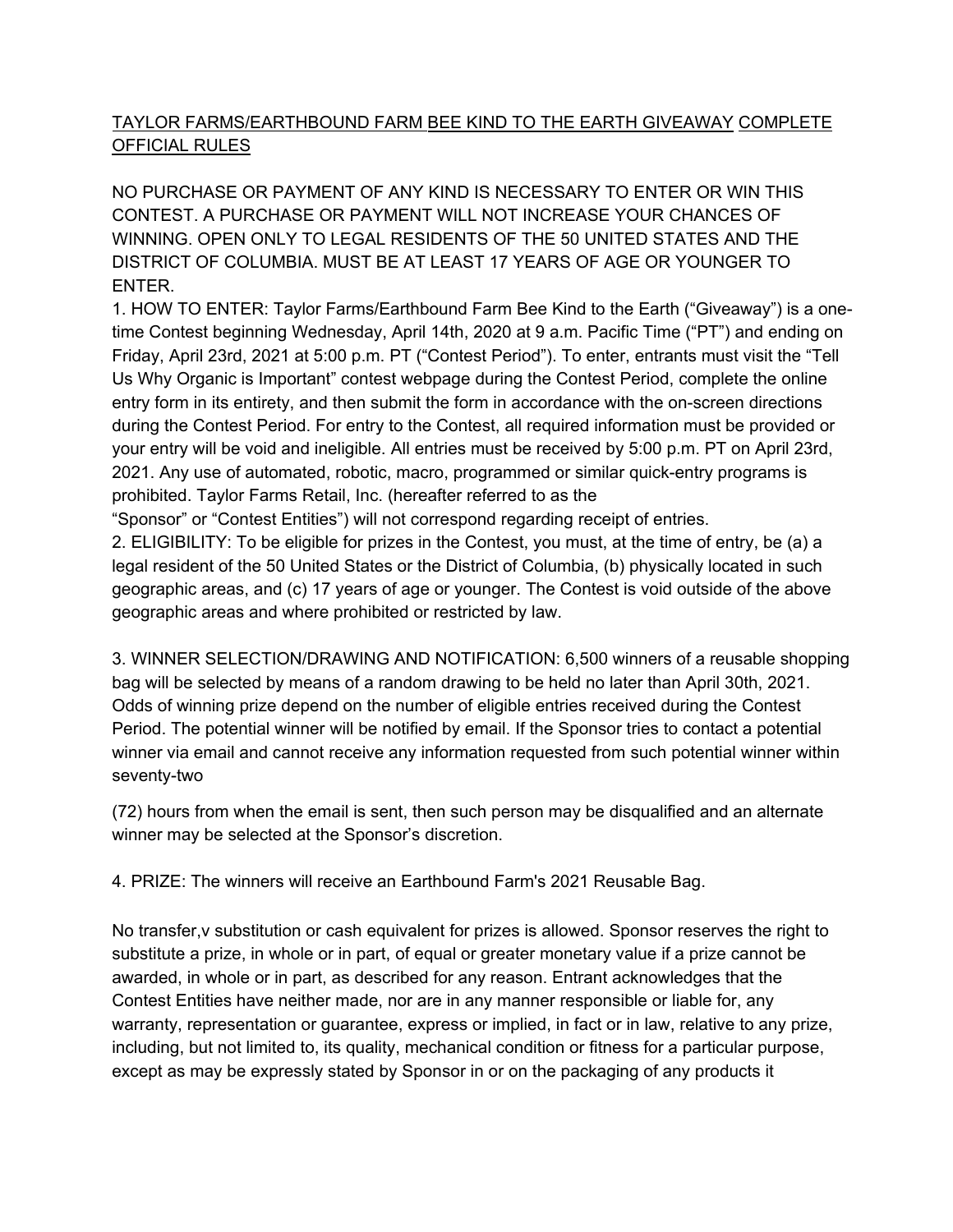manufactures. The Prize will only be awarded to winner once winner has signed a liability release form that releases Sponsor from any actual or potential liability associated with the Prize. All federal, state, provincial, local or other tax liabilities, including but not limited to sales and use taxes, goods and services taxes, excise taxes, income and U.S. withholding taxes, customs, duties, fees and like amounts in connection with a winner's award, acceptance or use of a prize arising from this Contest will be the sole responsibility of the winner. If a potential winner is not a "U.S. person" (as defined by U.S. tax law) and Sponsor is required to withhold U.S. federal withholding tax from the prize (and pay such amount directly to the United States Internal Revenue Service), then such potential winner will be required to pay to the Sponsor the amount of the legally required withholding before he/she can receive the applicable prize. Failure to pay such amount within the deadline established by the Sponsor will result in the disqualification of the potential winner. Notwithstanding such payments, each winner shall be solely responsible for the payment of any taxes due as a result of winning his/her prize.

5. DISQUALIFICATION: If an entrant or potential winner is found to be ineligible, or if an entrant or potential winner does not comply with the Official Rules, or fails to return any affidavit, release or other document within the time required by Sponsor, then such entrant or potential winner may be disqualified at the Sole discretion of Sponsor. If a prize or prize notification is returned as undeliverable, then the corresponding potential winner may be subject to disqualification. In the event an entrant or potential winner is deemed ineligible or disqualified for any reason under the provisions of these Official Rules, then an alternate winner will be selected via a random drawing.

6. USE OF ENTRIES: Except to the extent prohibited by United States law, by participating in the Contest, entrant agrees that: (a) Sponsor shall own the entry submitted by the entrant (including all rights embodied therein), and (b) Sponsor and its designees may use, copy, publish, and publicly display all elements of the entrant's entry and the name, city and state/ province, biographical information, statements, voice, photograph, and other likeness of the entrant that may be provided by entrant, in whole or in part, in any and all media either now or hereafter known, in perpetuity throughout the universe for all purposes (including but not limited to promotional and marketing purposes, product development/innovation, and for advertising, publicizing and promoting the Sponsor's products and services, and for use in connection with displays of quotes from the entrant's entry, if applicable), without notification and without attribution or compensation of any kind to entrant or any third party. The Sponsor reserves all rights, including without limitation, the right to reproduce, alter, amend, edit, publish, modify, crop and use each entry in connection with commercials, advertisements and promotions related to the Sponsor, the sales of Sponsor's products and services, the Contest and any other Contest, contests, games or promotions sponsored by Sponsor, in any and all media, now or hereafter known.

7. DATA COLLECTION/PRIVACY POLICY: Entry in the Contest constitutes consent by entrant to the collection of entrant's personal information within the United States, and/or the transfer of entrant's personal information to the United States, for purposes of administration of the Contest by Sponsor and its authorized agents, and for such other purposes to which entrant may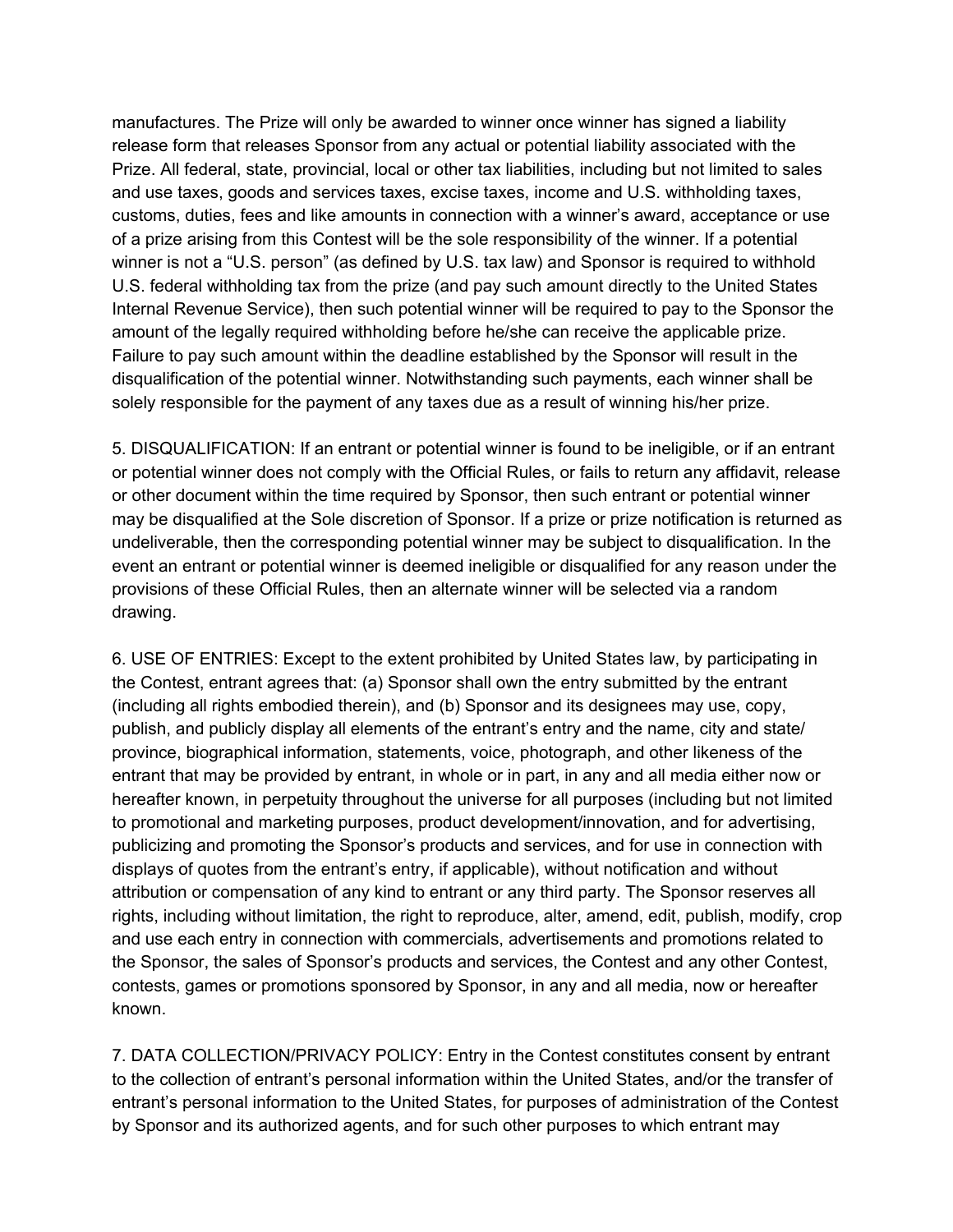consent, or as otherwise described in these Official Rules. All information submitted to Sponsor as part of this Contest will be treated in accordance with Sponsor's privacy policy. More specifically, Sponsor may collect information that entrant provides to enter the Contest and will use personal information entrant provides to enter the Contest to actually conduct the Contest. Sponsor may further use the personal information to send entrant information about Sponsor or Sponsor's products. Sponsor will provide entrant with an opportunity to opt-out of receiving this information at any time after entrant first receives such information from Sponsor. Sponsor may also provide the personal information entrant provides to enter this Contest to third party fulfillment companies so that such companies may process and deliver prizes to winners.

8. LIMITATIONS OF LIABILITY: The Contest Entities are not responsible for illegible, garbled, corrupted, damaged, lost, late, misdirected, undeliverable or incomplete entries, whether due to system errors, human errors or failures, or faulty transmissions or other telecommunications, or other types of malfunctions or interferences, and/or for online entries not received resulting from any hardware or software failures of any kind, lost or unavailable network connections, or failed, incomplete or garbled computer or telephone transmissions, typographical or system or human errors and failures, or faulty transmissions, or as a result of any other error or problem of any kind relating to or in connection with this Contest, whether technical, mechanical, typographical, printing, human or otherwise, including, without limitation, errors or problems which may occur in connection with the administration of the Contest, the collection and processing of entries, the announcement of a prize or in any Contest-related materials. Sponsor may prohibit an entrant from participating in the Contest or winning a prize if, in its sole discretion, it determines that said entrant is attempting to undermine the legitimate operation of the Contest by cheating, hacking, deception, or other unfair playing practices, or intending to annoy, abuse, threaten or harass any other entrants or Sponsor's representatives. If for any reason any portion of this Contest is not capable of running as planned, including, but not limited to, infection by computer virus, bugs, tampering, unauthorized intervention, fraud or any other causes beyond the reasonable control of Sponsor which corrupt or affect the administration, security, fairness, integrity or proper conduct of the Contest, then Sponsor reserves the right at its sole discretion to cancel, terminate, modify or suspend the Contest and select the potential winner(s) from those eligible entries received up to the time of the cancellation/suspension. CAUTION: ANY ATTEMPT BY AN ENTRANT TO DELIBERATELY DAMAGE ANY CONTEST-RELATED WEBSITE OR UNDERMINE THE LEGITIMATE OPERATION OF THE CONTEST MAY BE IN VIOLATION OF CRIMINAL AND CIVIL LAWS AND, SHOULD SUCH AN ATTEMPT BE MADE, SPONSOR RESERVES THE RIGHT TO SEEK REMEDIES AND DAMAGES (INCLUDING ATTORNEY'S FEES) FROM ANY SUCH ENTRANT TO THE FULLEST EXTENT OF THE LAW, INCLUDING CRIMINAL PROSECUTION.

9. DISPUTES: This Contest is subject solely to the applicable federal, state and local laws of the United States and is not subject to any laws outside of the United States; provided, however, that, except where prohibited, by participating in the Contest entrant agrees that: (a) any and all disputes, claims and causes of action arising out of or connected with this Contest or any prize awarded shall be resolved exclusively by final and binding arbitration under the rules of the